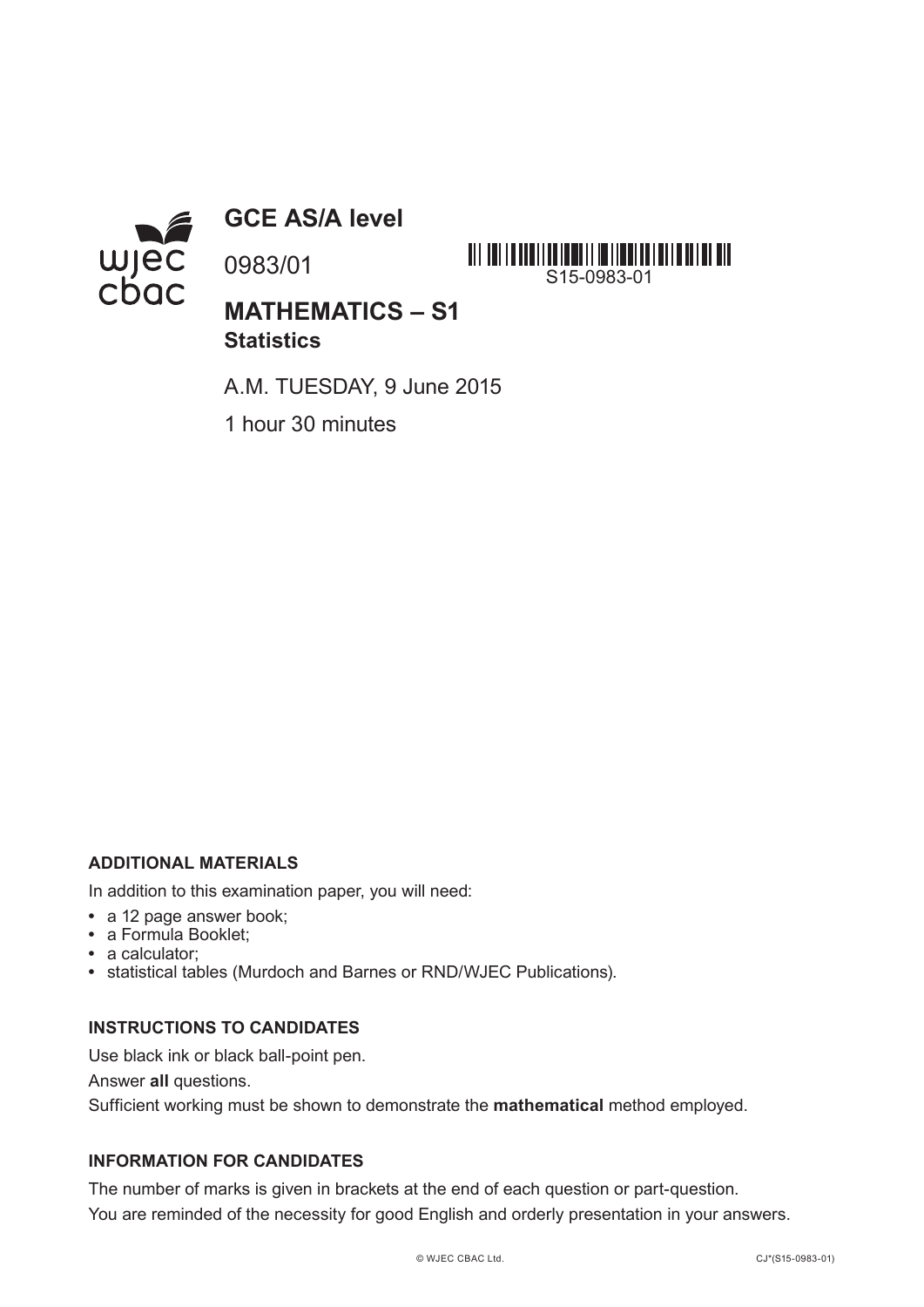- **1.** The random variable X has the binomial distribution B(10, 0.3) and  $Y = 2X + 1$ . Calculate
	- *(a)* the mean and the variance of *Y*, [5]

(b) 
$$
P(Y = 7)
$$
. [3]

**2.** The events *A* and *B* are such that

$$
P(A) = 0.4
$$
,  $P(B) = 0.5$  and  $P(A \cup B) = 2 \times P(A \cap B)$ .

- *(a)* Show that  $P(A \cap B) = 0.3$ . [2]
- *(b)* Evaluate *P*(*A*|*B*). [2]

(c) Evaluate 
$$
P(B|A')
$$
.

**3.** A bag contains 10 sweets of which 5 are red, 3 are green and 2 are yellow. Ann chooses a sweet at random from the bag and immediately puts it in her pocket so that nobody can see what colour it is. Bethan then chooses a sweet at random from the remaining 9 sweets. Calculate the probability that

|     | (a) Ann chooses a green sweet, |       |
|-----|--------------------------------|-------|
| (b) | Bethan chooses a yellow sweet, | $[3]$ |

- *(c)* Ann and Bethan choose sweets of different colours. [3]
- **4.** The number of members, *X*, of a club attending a monthly meeting is modelled by a Poisson distribution with mean 10.
	- *(a)* Determine the probability that, at a randomly chosen meeting, the number of members attending is
		- (i) exactly 9,  $(i)$  less than 12.
	- (b) Determine the smallest value of *n* such that  $P(X \ge n)$  is less than 0.01. [2]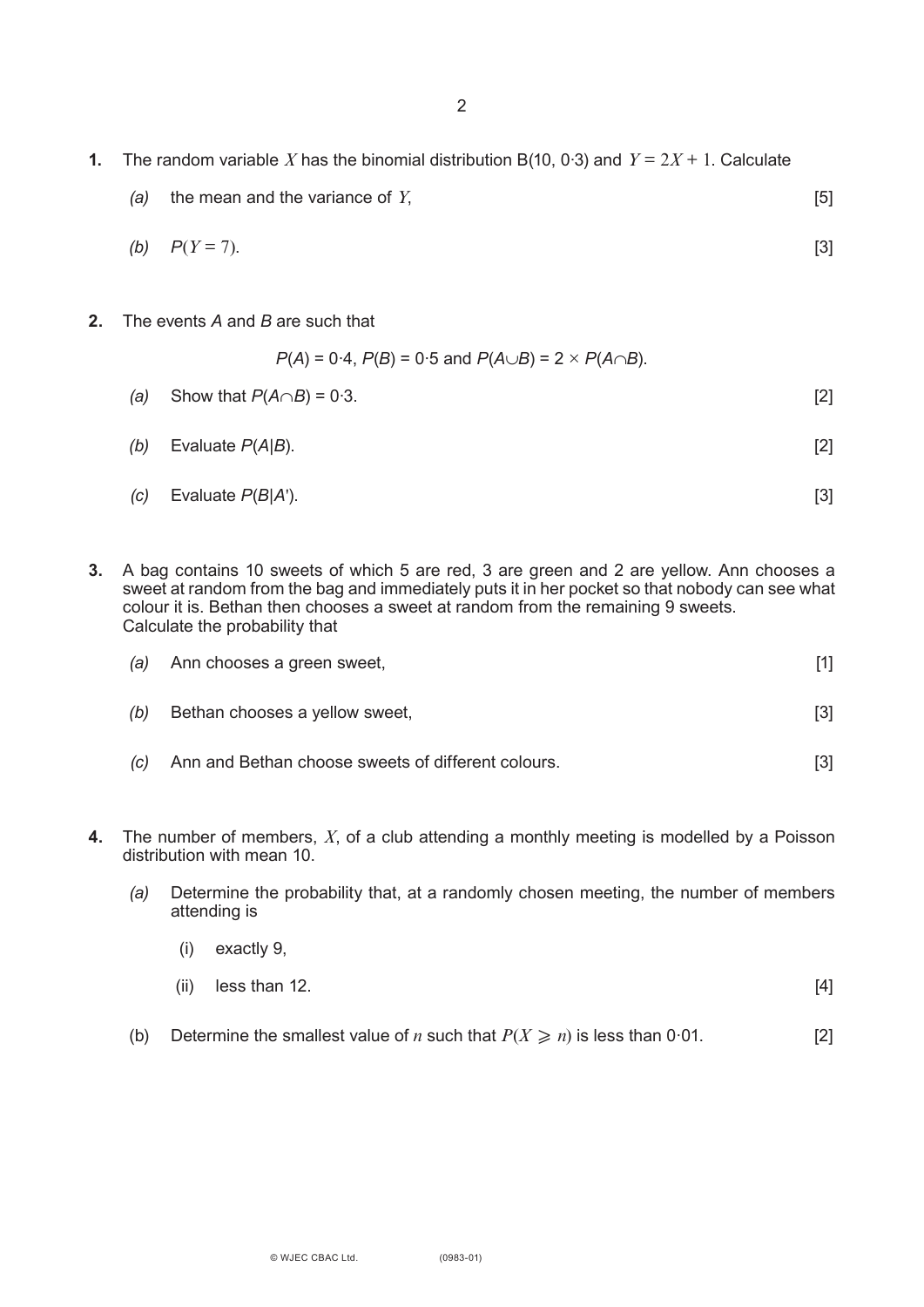- **5.** At a certain university, 60% of the students are male and 40% are female. It is known that 75% of the male students own a bicycle and 30% of the female students own a bicycle. One of the students is selected at random.
	- *(a)* Calculate the probability that the selected student
		- (i) is a male student who owns a bicycle,
		- (ii) owns a bicycle. **[5] compared in the set of the set of the set of the set of the set of the set of the set of the set of the set of the set of the set of the set of the set of the set of the set of the set of the se**

- *(b)* Given that the selected student owns a bicycle, calculate the probability that this student is female.  $[3]$
- **6.** *(a)* A factory manufactures cups. The manager knows from past experience that 5% of the cups produced are defective. Given a random sample of 50 of these cups, determine the probability that the number of defective cups in this sample is
	- (i) exactly 2,
	- (ii) between 3 and 8 (both inclusive). [6]
	- *(b)* The factory also manufactures plates. The manager knows that 1·5% of the plates produced are defective. Use an appropriate Poisson distribution to find, approximately, the probability that a random sample of 250 of these plates contains exactly 4 defective<br>[3] plates. [3]
- **7.** The discrete random variable *X* has the following probability distribution.

|                         |                           | $P(X = x) = \frac{k}{x}$ for $x = 2, 3, 4, 6,$ |  |
|-------------------------|---------------------------|------------------------------------------------|--|
|                         | $P(X = x) = 0$ otherwise. |                                                |  |
| (a) Show that $I_r = 4$ |                           |                                                |  |

- *(a)* Show that  $k = \frac{4}{5}$ . [2] 5
	- *(b)* Determine *E*(*X*). [2]

*(c)* Given that  $X_1$  and  $X_2$  are independent observations from the distribution of *X*, determine the probability that the product  $X_1X_2$  is equal to 12. the probability that the product  $X_1X_2$  is equal to 12.

# **TURN OVER**